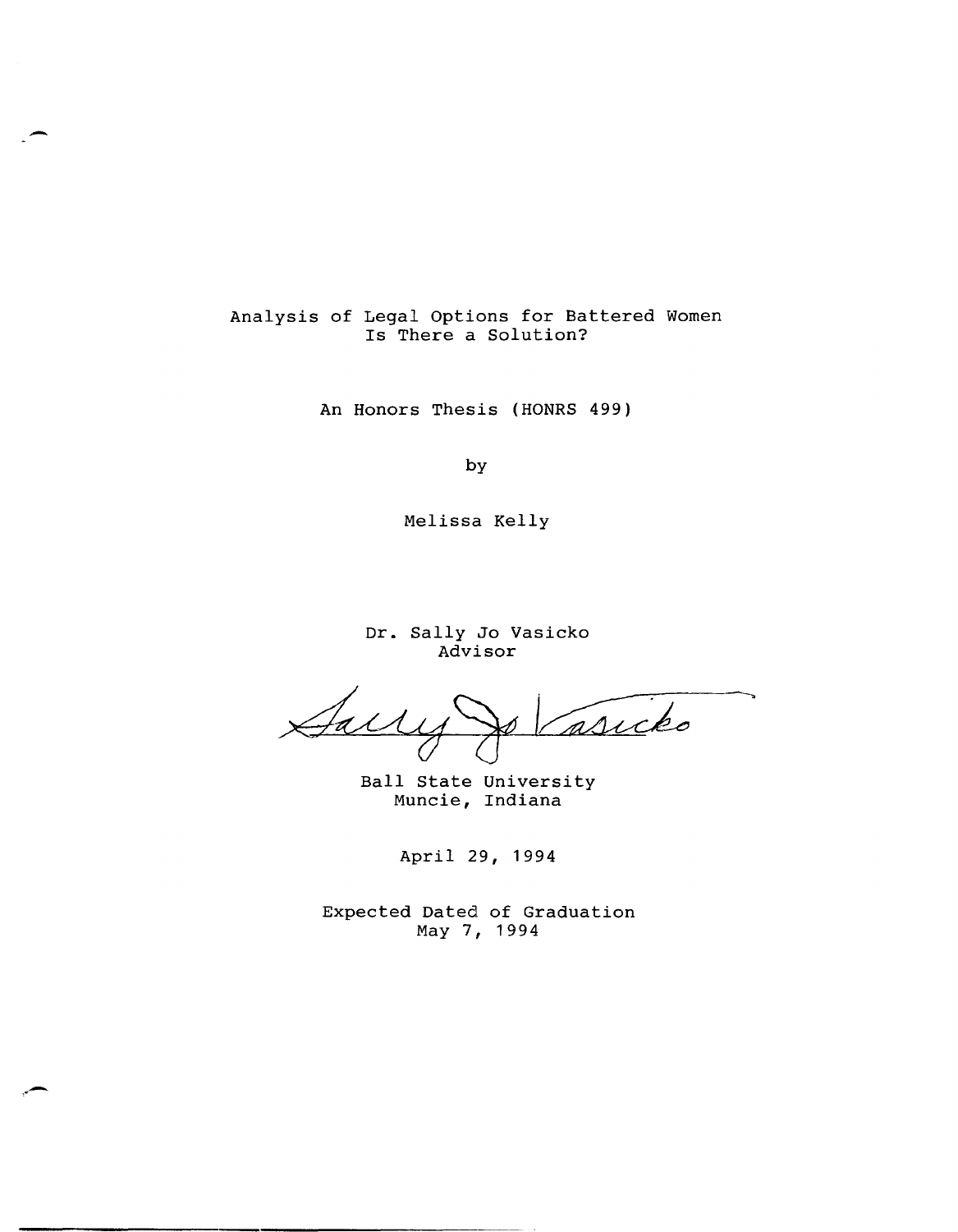$6.6$   $611$ TheSiS  $LD$ 248?  $\frac{734}{1994}$  $k45$ 

-

### Purpose of Thesis

This analysis of the battered woman syndrome begins with the definition of a battered woman. Such a definition is needed in answering the question of why the battered woman doesn't leave her batterer. The analysis then turns to the legal options open to battered woman and new policies affecting these options. Finally, there is an exploration of future policies that need to be implemented in order to speed a solution to the plight of the battered woman.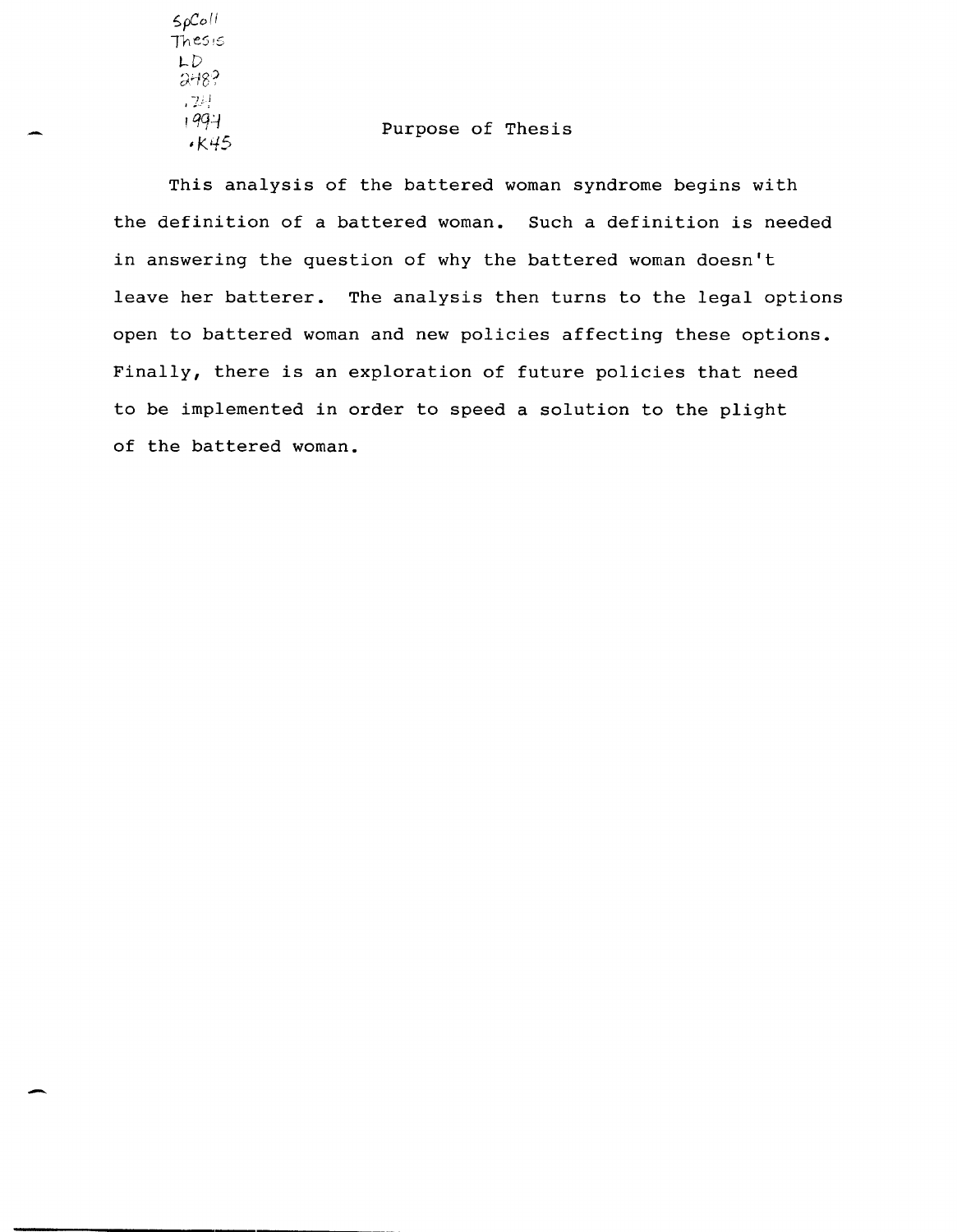#### Analysis of Legal Options for Battered Women: Is There a Solution?

- I. Definition of battered women<br>A. Physical abuse
	- Physical abuse
		- 1. Frequency<br>2. Weapons
		- Weapons
		- 3. Injuries
	- B. Psychological abuse
		- 1. Elements of psychological torture<br>2. "Learned helplessness"
		- 2. "Learned helplessness"<br>3. Depression
		- Depression
		- 4. Abuse of children
	- C. Sexual abuse
	- II. "Why didn't she leave?"
		- A. Environmental reasons
			- 1. Family and friends<br>2. Society's helping
				- Society's helping agents
		- B. Psychological reasons
			- 1. Stereotypes and expectations<br>2. Battering cycle
			- Battering cycle
			- 3. Traumatic bond
			- 4. Learned helplessness
			- 5. Depression
- III. Legal options for the battered wife
	- A. Civil remedies
		- 1. Protection order<br>2. Divorce/separation
		- Divorce/separation
		- 3. Money damages for personal injury
	- B. Criminal prosecution
		- 1. The police system
			- a. What actions may be prosecuted b. Arrest
		- 2. The court system
			- a. Plea bargaining
				-
				- b. Probation
	- IV. Special concern-battered women who kill<br>A. Why they kill
		- A. Why they kill
		- Prosecution
	- V. New Policies

- A. The police system<br>B. The court system
- The court system
- VI. Possible solution
	- A. The police system<br>B. Women shelters
	- B. Women shelters<br>C. Medical profes:
	- Medical profession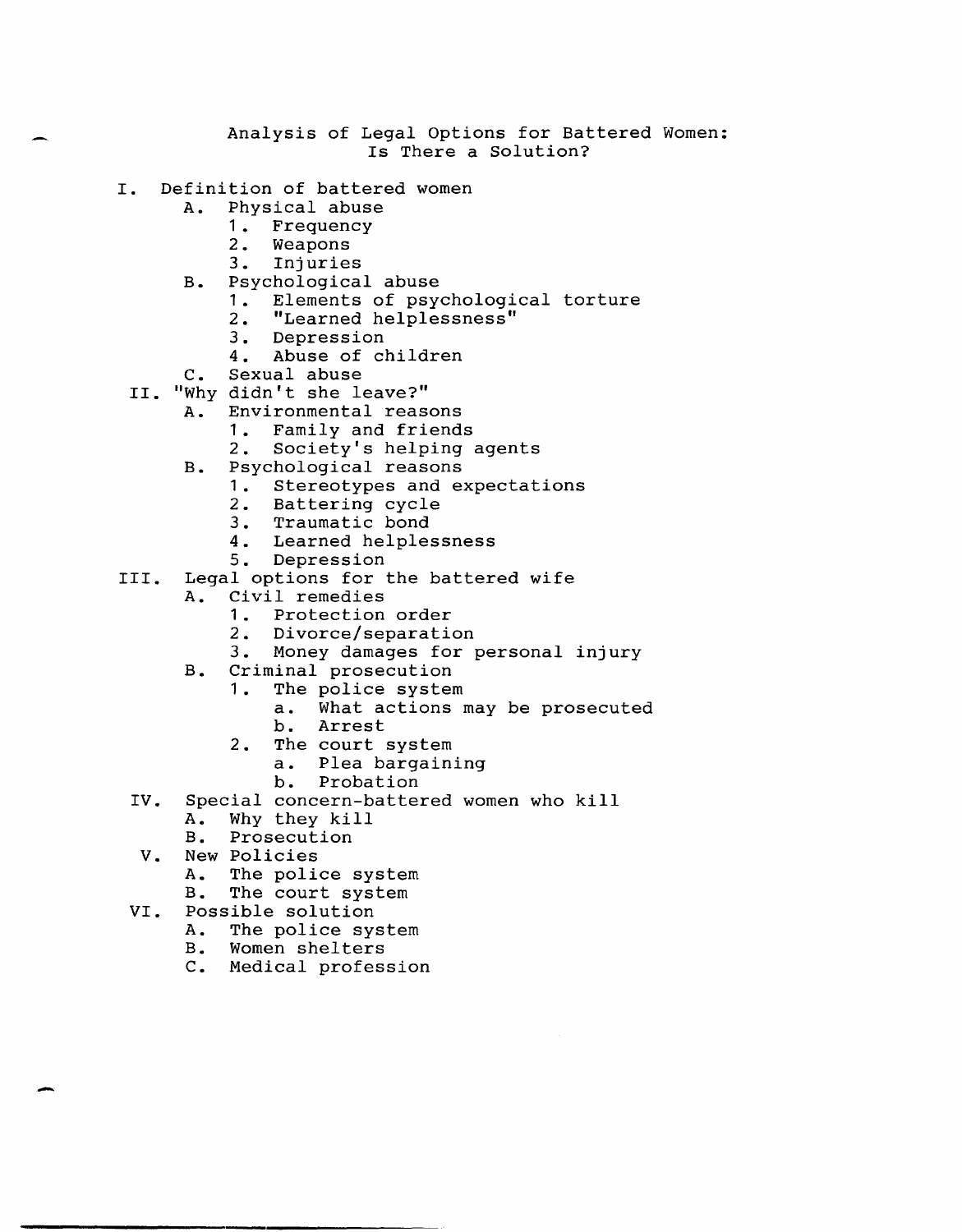[T]he abused wife undergoes a personality change as the abuse increases. She becomes frightened and unable to project her thinking into the future. She lives her life from one beating to the next and her thoughts relate solely to her efforts to avoid the next beating. The wife is usually hopeful that, if she pleases the husband, the abuse will stop. For his part, the husband usually expresses remorse after a beating and attempts to reconcile with gifts and/or promises to refrain from abuse in the future. The wife then sees the husband in a different light and is filled with false hope. Another aspect of the syndrome is that the wife eventually feels that she cannot escape her tormentor and that she will be tracked down if she attempts to flee the situation. Her self-esteem vanishes and her confidence is shattered. She feels that no one would believe her if she told them about the abuse and, thus, she keeps it to herself. (Ewing 3)

The above quotation is from a psychiatrist describing the battered woman syndrome. What once use to be whispered about is now acknowledged in all major professions; medical, law enforcement, social work and psychology. However, acknowledging the battered woman syndrome is not solving the problem. We are still hearing about cases, like Lorraina Bobbitt, where the beatings go on until one of them ends up maimed for life or even dead. We need more than acknowledgment, we need a solution. But where should the solution come in to play? When the beatings first begin, when the wife wants to leave or when it has gone too far and she kills her husband. Once the husband is dead, it's too late to intervene, and the first beating no one usually knows. That leaves only one place for a solution, when she tries to leave.

In order to find a solution, one must first understand the plight of the battered woman.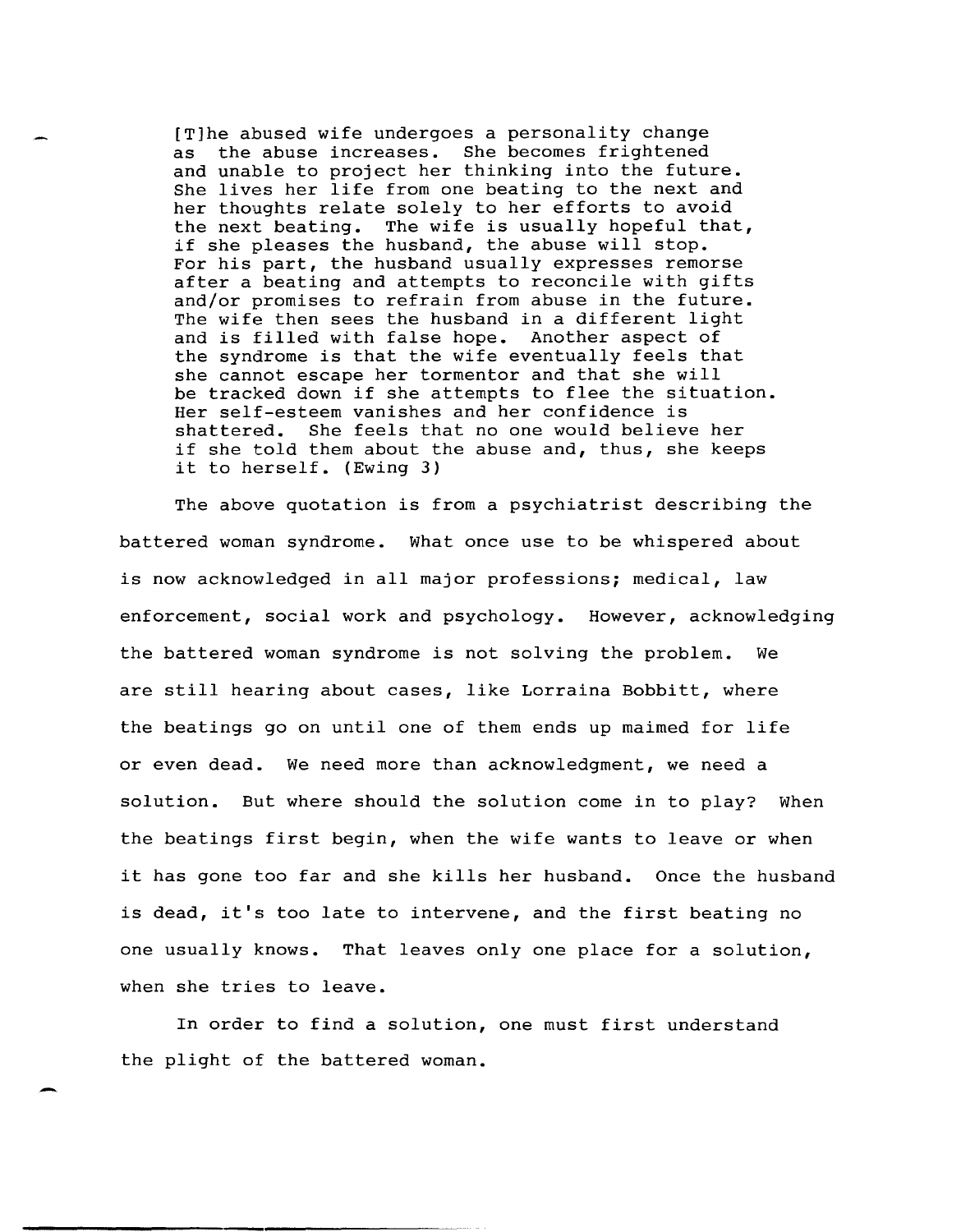"Gayford, a British physician who pioneered in the study of battered women, used the term 'battered wife' to mean 'a woman who has received deliberate, severe and repeated demonstrable physical injury from her marital partner'." (Ewing 8) He studied the nature of "demonstrable physical injury" in 100 battered wives, where he described the extent of physical abuse. (8) In his study, women had been punched, kicked, attacked with knives, razors or broken bottles, beaten with belts and buckles, burned and scalded at least once a week. (8) They had been beaten with "hands, fists, feet, rocks, bottles, phones, iron bars, knives and guns", "chains, clubs, chairs, lamps, wrenches, hammers, and golf clubs" and/or anything else within the batterer's reach. (8,9) This abuse leaves a wide range of marks, scars and injuries. Some of these include bruises, fractures, stab and gunshot wounds, loss of teeth and a kidney, concussions, and subdued hematomas. (8) However, the physical abuse is not what haunts them, or what keeps them prisoners in their own homes. Injuries sustained from physical abuse can always heal. It is the injuries to the mind that never heal.

Another physician, Walker, has incorporated this realm of psychological abuse into her definition of a battered woman as "one who is repeatedly subjected to any forceful physical or psychological behavior by a man in order to coerce her to do something he wants her to do without concern for her rights." (Walker xv) In her study of 435 women, Walker found that in

-2-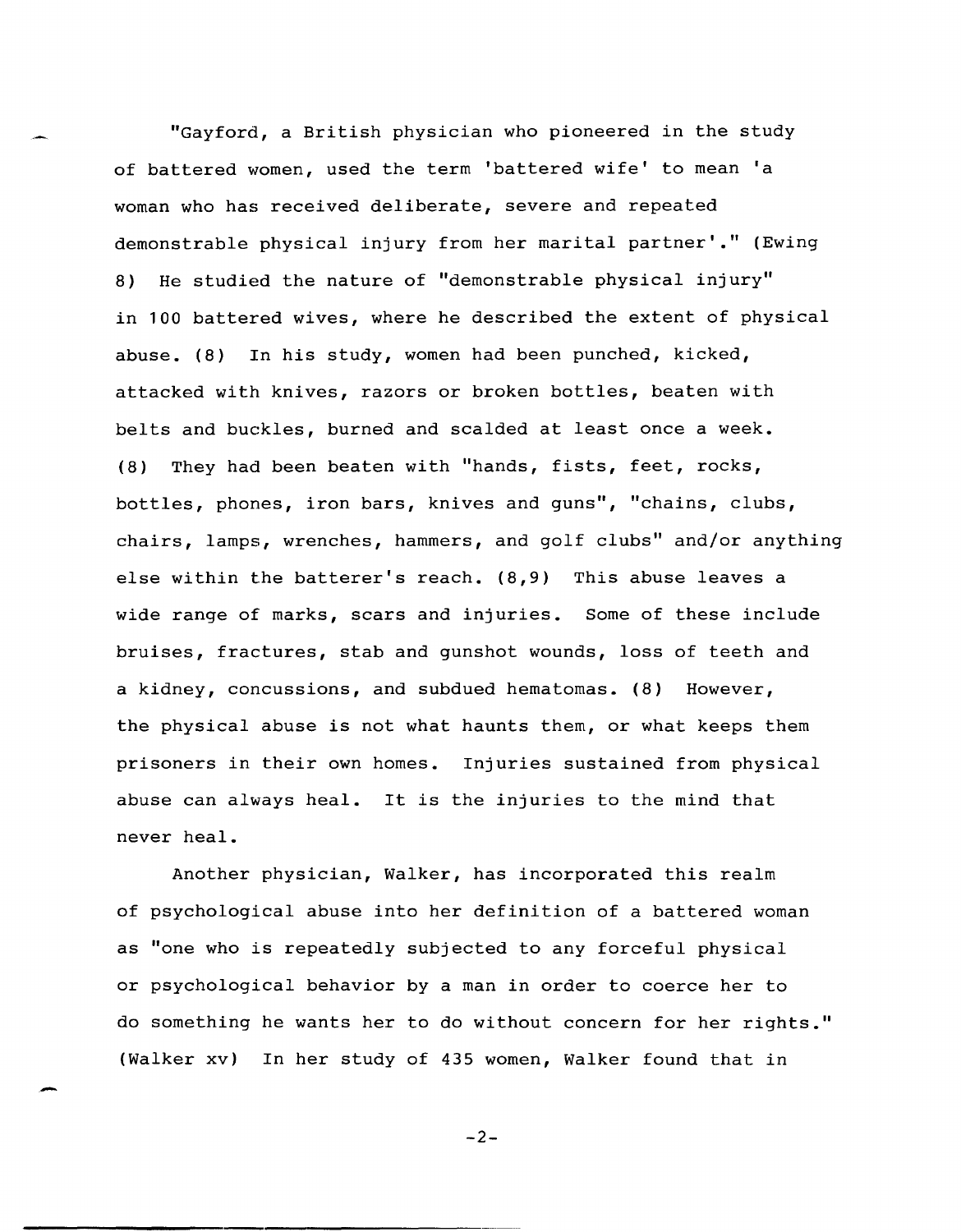addition to suffering from physical abuse, "every one of them reported having been subjected to each of the eight forms of abuse labeled 'psychological torture'." (Ewing 9) The forms are:

(1) social isolation;<br>(2) exhaustion stemmi

-

-

- exhaustion stemming from deprivation of food and sleep;
- (3) monopolization of perception manifested in obsessive or possessive behavior;
- (4) threats (including threats of death) against the woman, her relatives, and friends;
- (5) humiliation, denial of power, and name calling;<br>(6) administration of drugs and alcohol;
- 
- (6) administration of drugs and alcohol;<br>(7) induction of altered states of consc. (7) induction of altered states of consciousness;<br>(8) "indulgences" which maintained the woman's hop
- "indulgences" which maintained the woman's hope that the abuse would cease. (9)

Of these tortures, the first one, social isolation, is of particular interest. Being tortured with social isolation is one of the reasons why women feel they can't leave the abusive situation. The batterers prevent their wives from seeing their friends and family to the point that they are prisoners in their own homes. (10) Another factor of social isolation is isolation of financial resources. Even if the women have jobs outside the home, they are commanded to give their batterer their paychecks. (10) This strengthens their perception that they have no where to go, no one to turn to and no money.

There are other forms of psychological abuse besides psychological torture. They include learned helplessness, depression and abuse of the children. Learned helplessness is "a condition in which a subject does not attempt to escape from a painful or noxious situation after learning in a previous, similar situation that escape is not possible." (Barnett 103)

-3-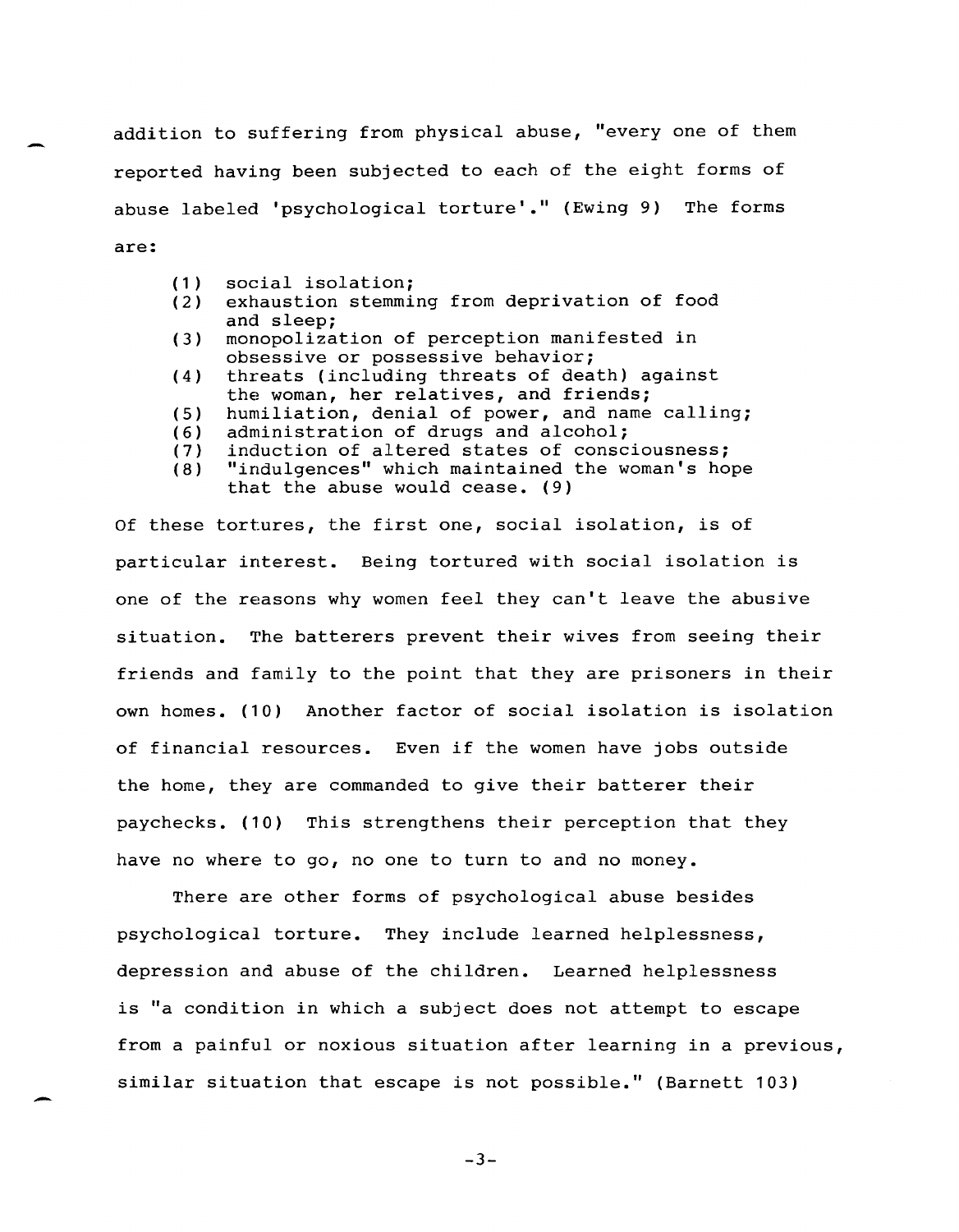Passivity, poor problem solving ability and increased feelings of helplessness are components of learned helplessness. (103) Specifically, this has four effects on the battered woman. As Walker has explained:

-

-

Repeated batterings . . . diminish the woman's motivation to respond. She becomes passive. Secondly, her cognitive ability to perceive success is changed. She does not believe her response will result in a favorable outcome, whether or not it might . . . Next, having generalized her helplessness, the battered woman does not believe anything she does will alter any outcome  $\ldots$ Finally her sense of emotional well-being becomes precarious. She is more prone to depression and anxiety. (Walker 49-50)

Battered women also suffer disproportionately from depression, often to the point of being suicidal. In Gayford's study, 42% had made suicide attempts. (Ewing 11) And in Pagelow's study of 350 battered women, "almost half had contemplated suicide." (11) "Another common source of psychological abuse for the battered woman is the batterer's physical abuse and/or sexual abuse of her children." (12) But, in some cases it's not the batterer who abuses, it's the woman. In Walker's study, 53% of batterers had beaten their children and in Gayford's study, 37% of the women had beaten their children. (12) "There seem to be two styles of child abuse: the husband beats the wife who beats the children, and/or the husband beats both his wife and the children." (12)

Sexual abuse is another form of abuse that physically and mentally scars the battered woman. In Walker's study, 59% of battered women reported being raped by their batterer's. (Ewing

 $-4-$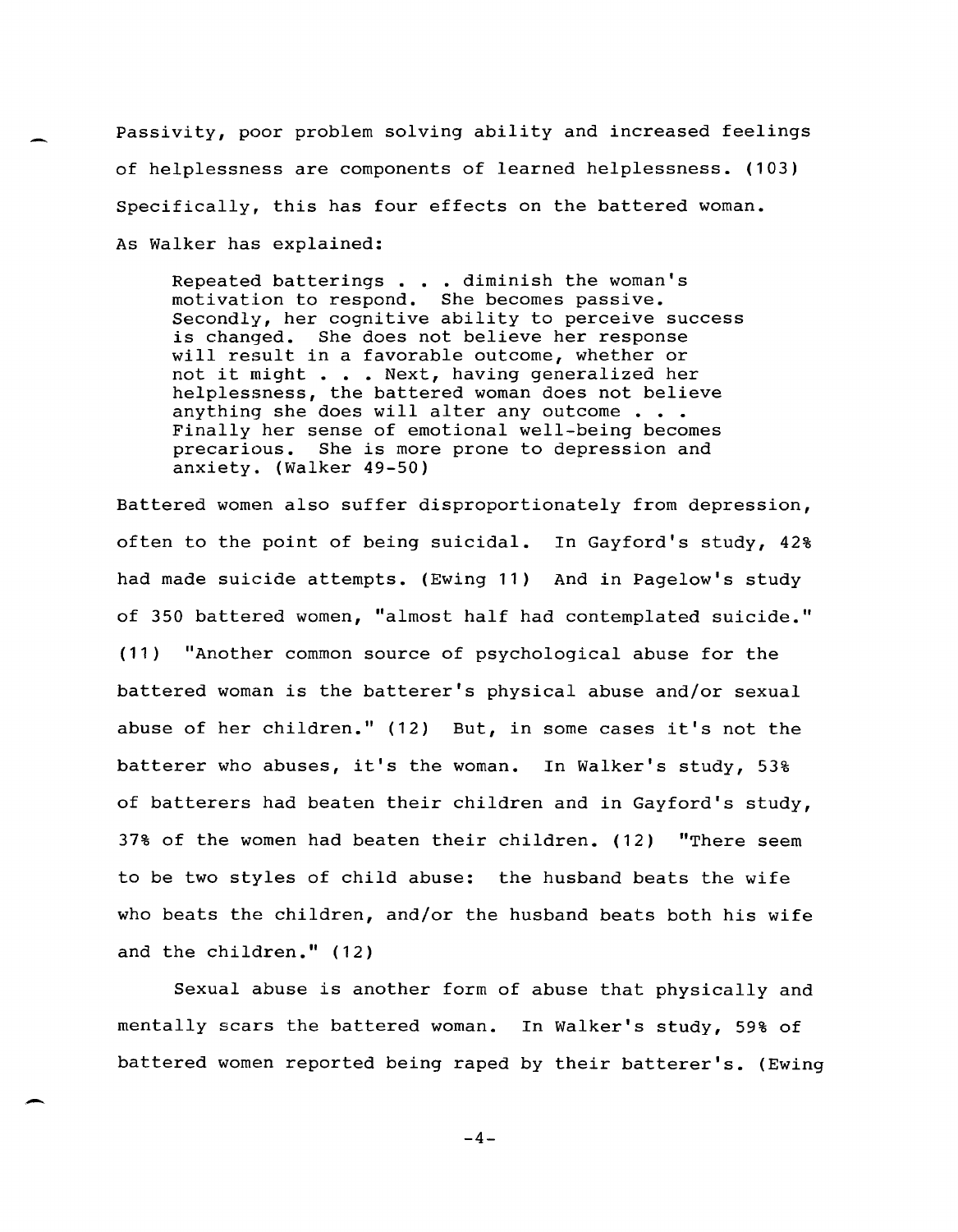10) Forty-one percent in the same study "indicated that their batterers had required them to engage in 'unusual sex acts' such as 'being forced to insert objects in[to] their vaginas, to engage in group sex, have sex with animals and participate in bondage and other sadomasochistic activities. '" (10) "Other research has confirmed Walker's findings regarding rape and sexual abuse" including Kuhl, Hilberman and Munson. (10) Sexual abuse seems to be common in the lives of battered women, indeed, a number of women reported being raped in front of their children. (10) Unlike physical and psychological abuse, sexual abuse is less likely to be treated. This is in result of the fact that many jurisdictions do not consider marital rape a crime. (Thorne-Finch 21)

Having discussed all of the physical and psychological abuse a battered woman suffers, one might ask, "why didn't she leave?" The abuse and threat of abuse can provide a barrier to seeking help. Yet, there are other barriers much more significant. These include environmental and psychological factors.

The environmental barriers that keep the woman in the battering relationship include friends and family, and society's helping agents. One of the first places a woman may voluntarily turn to is her family and friends for financial and emotional support. However, the woman might "find her pleas for help met with resistance, if not hostility." (Ewing 13) "Not infrequently, a battered woman's friends and relatives refuse

 $-5-$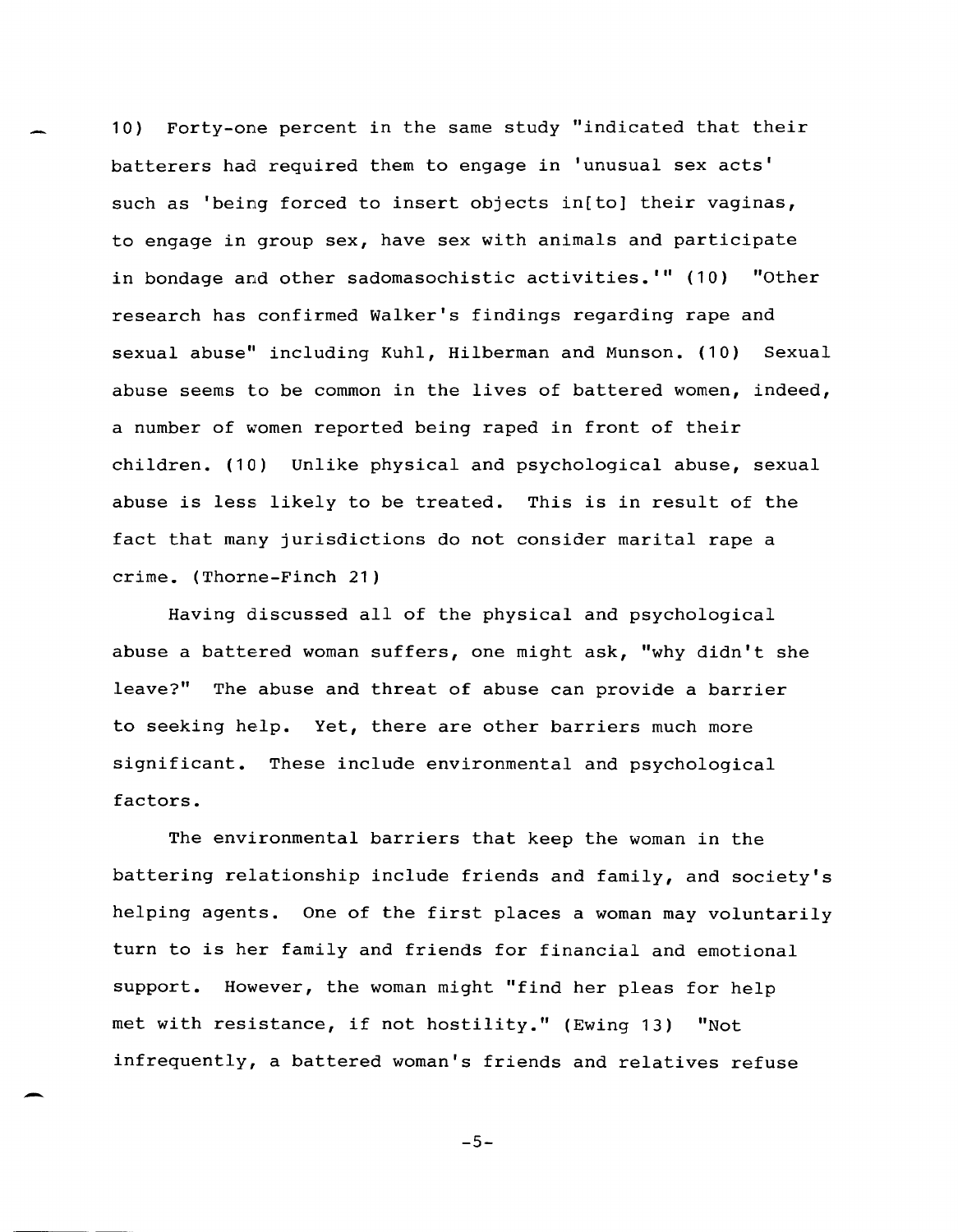to believe the abuse she has suffered, and even if they do believe her, they blame her, and advise her to remain in the relationship and try harder to be a better wife." (14) With refusing to give emotional support, it is not likely the battered woman would receive any financial support as well. "Cut off from financial resources, they are likely to find it extremely difficult to set up a new household." (13) They will need to find the money for rent, security deposits, household maintenance and support of their children. "Various forms of public assistance may be available but women may not be eligible for such assistance until they become legally separated or divorced, a process which also costs money and takes weeks or even months."  $(13)$ 

-

-

In addition to friends and family, a woman might turn to a battered woman's shelter. "A battered woman's shelter is an institution, usually privately supported, staffed by volunteers and located in a converted residence, which offers battered women a safe haven from their batterers." (Ewing 14) There are about 900 shelters in the United states, but most of these can only provide a temporary place of refuge. (14) These shelters have very limited capacities and are constantly full if not beyond capacity. (14) Shelters can only help those women who seek it, and then, some of them are turned away.

The shelters are usually not the first outsiders a battered woman faces. Police officers are frequently called on to stop battering incidents. (Ewing 15) Although they are the first

 $-6-$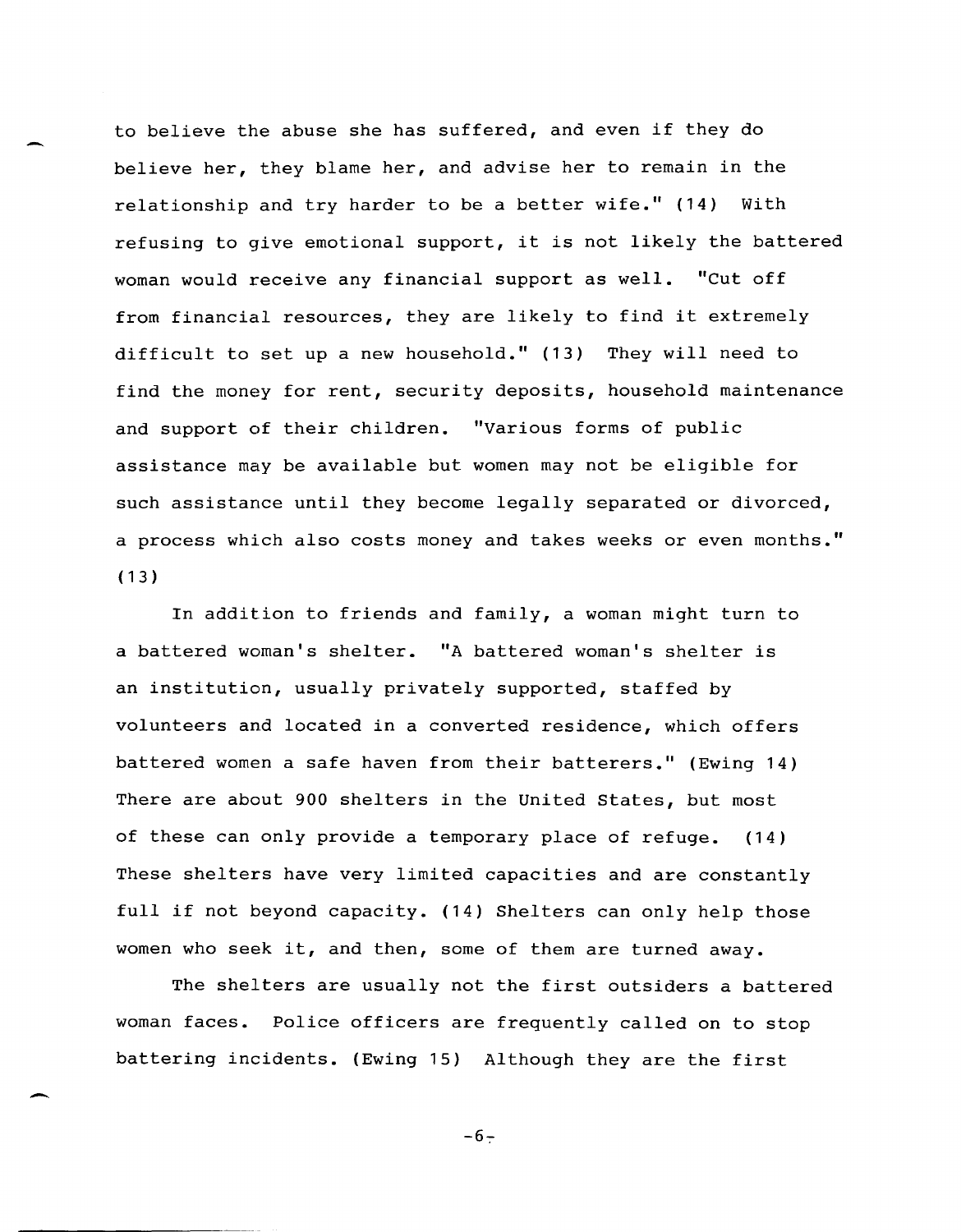of society's helping agents to become aware of the abusive situation, they only stop the battering incident in progress. (15) "Their goal is generally to quiet the situation and then leave as quickly as possible." (15) "Police officers rarely arrest a batterer or even attempt to remove him from the home." (15) In order for the police to arrest the batterer, the woman is usually told that she must file formal criminal charges at the prosecutor's office. (15) "In some instances, the police may respond to the battered woman's request [for arrest] with disbelief or else appear to sympathize with the batterer." (15) However, things are starting to change within police departments. "Some police departments have begun to initiate special training programs for their officers in how to deal most effectively with such incidents." (15)

Another society helping agent that sees many battered women are medical professionals. Because these women come in to be treated for injuries that they have sustained from their batterers, medical professionals are among the first people to see the battered woman. Yet, it appears that they lack either the ability or willingness to diagnose these women as victims of battering. (Ewing 16) Not only do they lack the ability or willingness to help battered women, they are usually unaware of other professionals who may be able to help. (16) The medical professional who treats the battered woman can only offer her traditional health care which, in most instances, consists of a prescription of tranquilizing drugs. (16)

-7-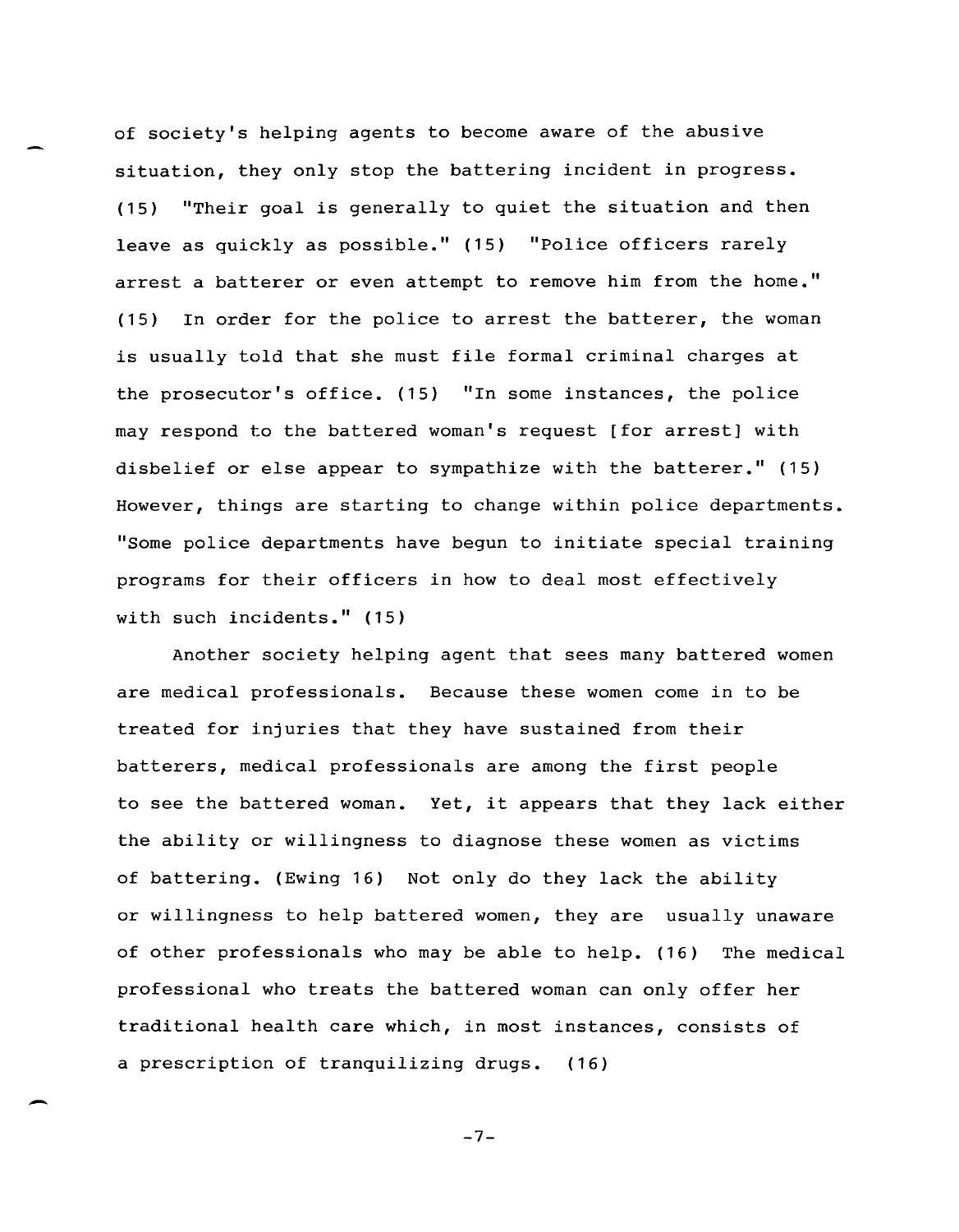Research into the reason why battered women don't leave their batterers has found that it is based on a "complex combination of environmental and psychological forces." (Ewing 17) There are five psychological forces which can keep the battered woman from leaving. They are:

- (1) their rigid stereotypical images of marriage, family, and male-female roles and relations;
- (2) their predictable response to the cyclical nature of the battering relationship;
- (3) the traumatic bond they develop with their batterers;
- (4) their learned helplessness;<br>(5) the depression they suffer.
- the depression they suffer. (17)

"Many battered women feel that family life centers around the man, who has the right to control both them and the children and to make all important family decisions." (17) This stereotype reinforces their perceived role that they are "to do what the man tells them, to please him, and fulfill their wifely and motherly obligations, and to strive to keep the family intact." (17) This gives the battered woman an excuse for taking the abuse they suffer, that some how they have failed to be the good wife, mother or lover. (18) The battered woman's unrealistic expectations as to family influences their thinking that keeping the family intact is more important that their physical well-being. (18) As a result, the battered woman stays in order to give the children a two parent home.

The second psychological force is the battering cycle. This cycle is made up of three phases and, according to Walker, a woman is considered battered only if she has gone through the cycle at least twice. (Walker xv) The first phase is called

-8-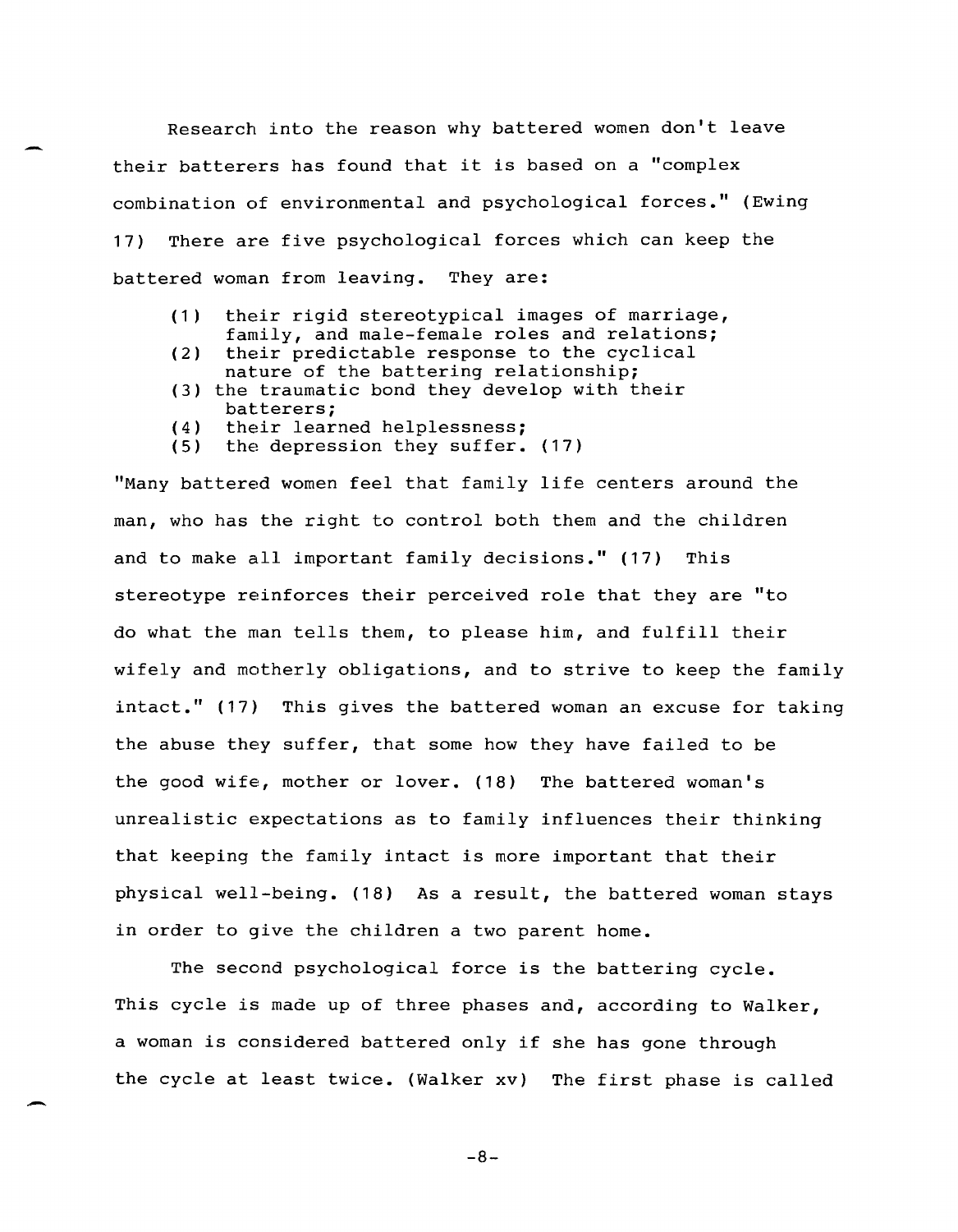the "tension-building" phase where minor battering incidents occur. (56) The woman responds by trying to calm the batterer. (56) The second phase involves an "acute battering incident" where the woman is severely abused, which results in a sharp physiological reduction in tension. (59, 60) This leads directly to the third phase of "loving behavior". (65) In this phase, the batterer apologizes which gives the woman inflated hope. (65)

Another psychological force has compared the battering relationship with that of hostages/captors, cult members/oppressive leaders, and concentration camp prisoners/guards. (Ewing 19) This is referred to as a "traumatic bond" which features an imbalance of power. (19) The battered woman becomes dependent on the batterer which results in them becoming "more negative in their self-appraisal, more incapable of fending for themselves, and thus more in need of the high power person." (19) As this is repeated, the "traumatic bond" is made stronger. (19) Another feature common to these relationships is the periodic nature of abuse. (19) The abuse occurs erratically with periods of peace. (19) Therefore, the woman cannot predict when the next beating will occur or if it will occur at all.

The other two psychological forces, learned helplessness and depression, as talked about earlier, can also give reason to why the battered woman doesn't leave. Seligman, the man who developed the concept of learned helplessness, has stated

-

-9-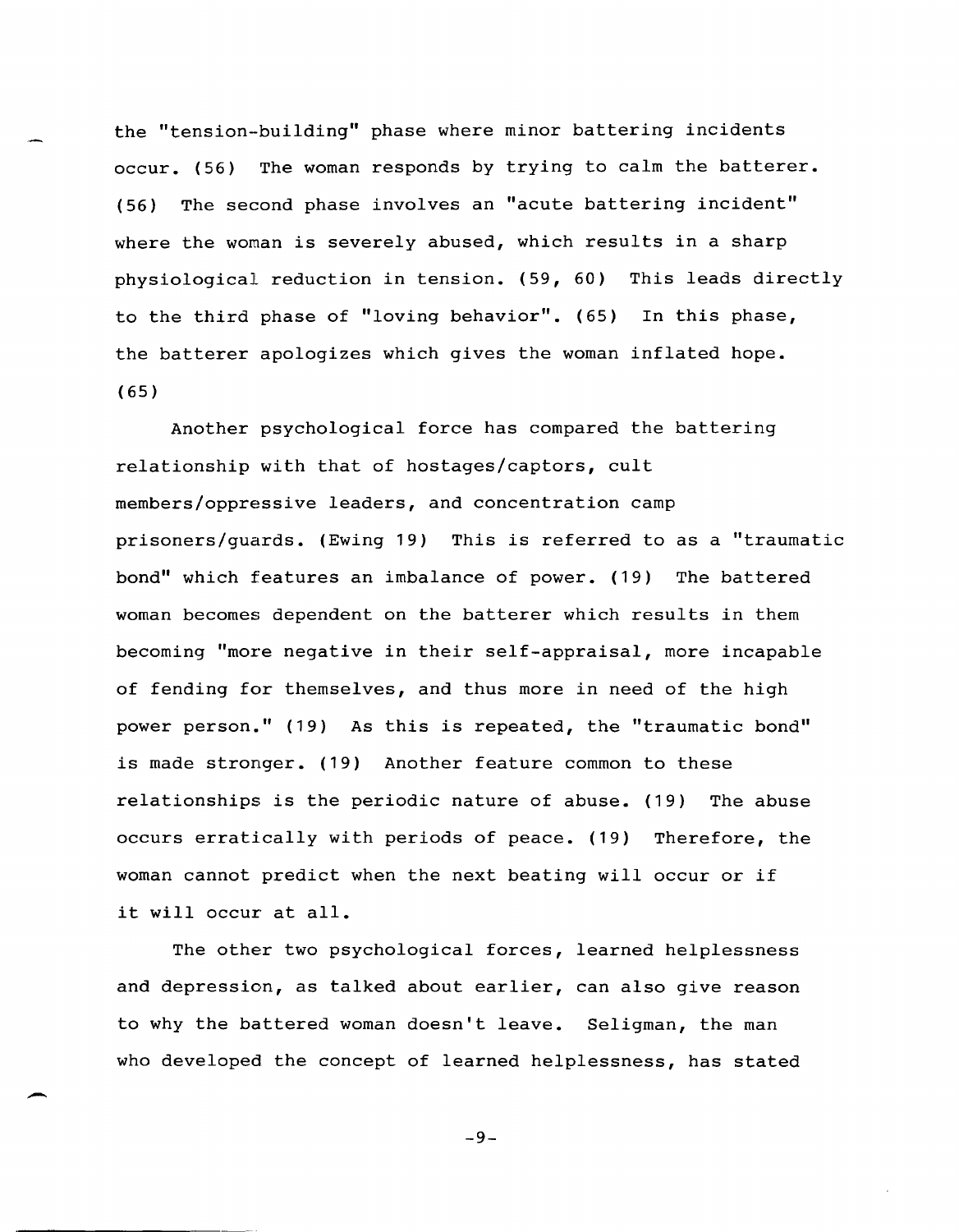## [0] rganisms , when exposed to uncontrollable events, learn that responding is futile. Such learning undermines the incentive to respond, and so it produces a profound interference with the motivation of instrumental behavior. It also proactively interferes with learning that responding works when events become controllable, and so produces cognitive distortions. (Ewing 20)

Learned helplessness and depression are closely related. "For instance, depressed individuals tend to experience . . . decreased motivation, loss of emotional and physical energy, and lowered initiation of voluntary responses." (21)

All of these barriers, both environmental and psychological, should now be able to answer one's question of "why didn't she leave"? Although the battered woman syndrome seems dreary, there can be help if and when the battered woman decides to leave. This help can come in two forms; medical and legal. The medical solution is focused on psychological counseling in order to re-establish self-esteem. The legal solution, on the other hand, is quite lengthy and complex.

The law is divided into two areas; civil and criminal. Civil law involves two private individuals and its purpose is to settle a dispute between them. Remedies in civil law may include money to the injured party or an injunction against someone to do or refrain from doing a certain act. Options to the battered woman under civil law include protection orders, divorce, and/or monetary damages. (Lerman 5)

A protection order, often referred to as a restraining

that,

 $-10-$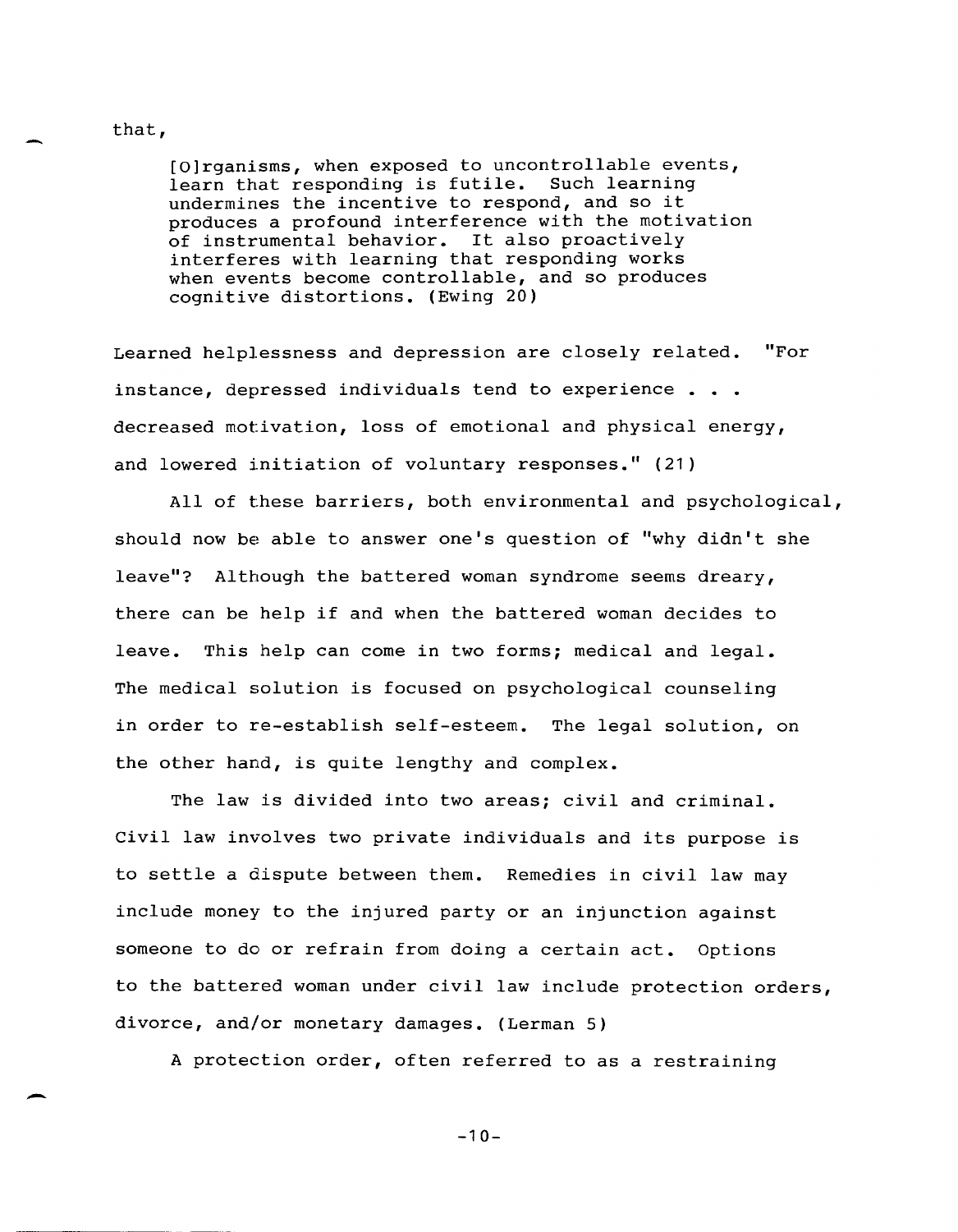order, "is an order from a civil court to a [batterer] to require him to change his conduct," and can last for a maximum of one year. (Lerman 5) In order to get a protection order against the batterer, the battered woman must file a petition with the court. (6) Usually within two weeks, a hearing is held in front of a judge where both parties may testify. (6) For a protection order to be granted, the battered woman must show that she has suffered physical injury or the threat thereof. (6) As one might guess, a protection order is relatively easy to obtain. Once a protection order is granted, however, the batterer must break the order before the police can arrest him. (6) Although studies into the effectiveness of protection orders are few, one study shows that when batterers do break the order, an arrest occurs only 20% of the time. (Buzawa 118) In fact, the study found that "60% of the victims studied were abused again regardless of the presence of a restraining order." (119)

Divorce is another remedy provided by the civil court. These days, a divorce is relatively easy to obtain. Every state has no-fault grounds for divorce. This simply means that the married couple are no longer compatible. Most, if not all divorces, claim incompatibility as the grounds for divorce. Although filing for divorce is an important step in breaking the battered woman syndrome, it may not stop the violence. (Lerman 7) As Lerman states in her book, it can be helpful to get a protection order when filing for divorce. (7)

In order to receive monetary damages as a result of being

-11-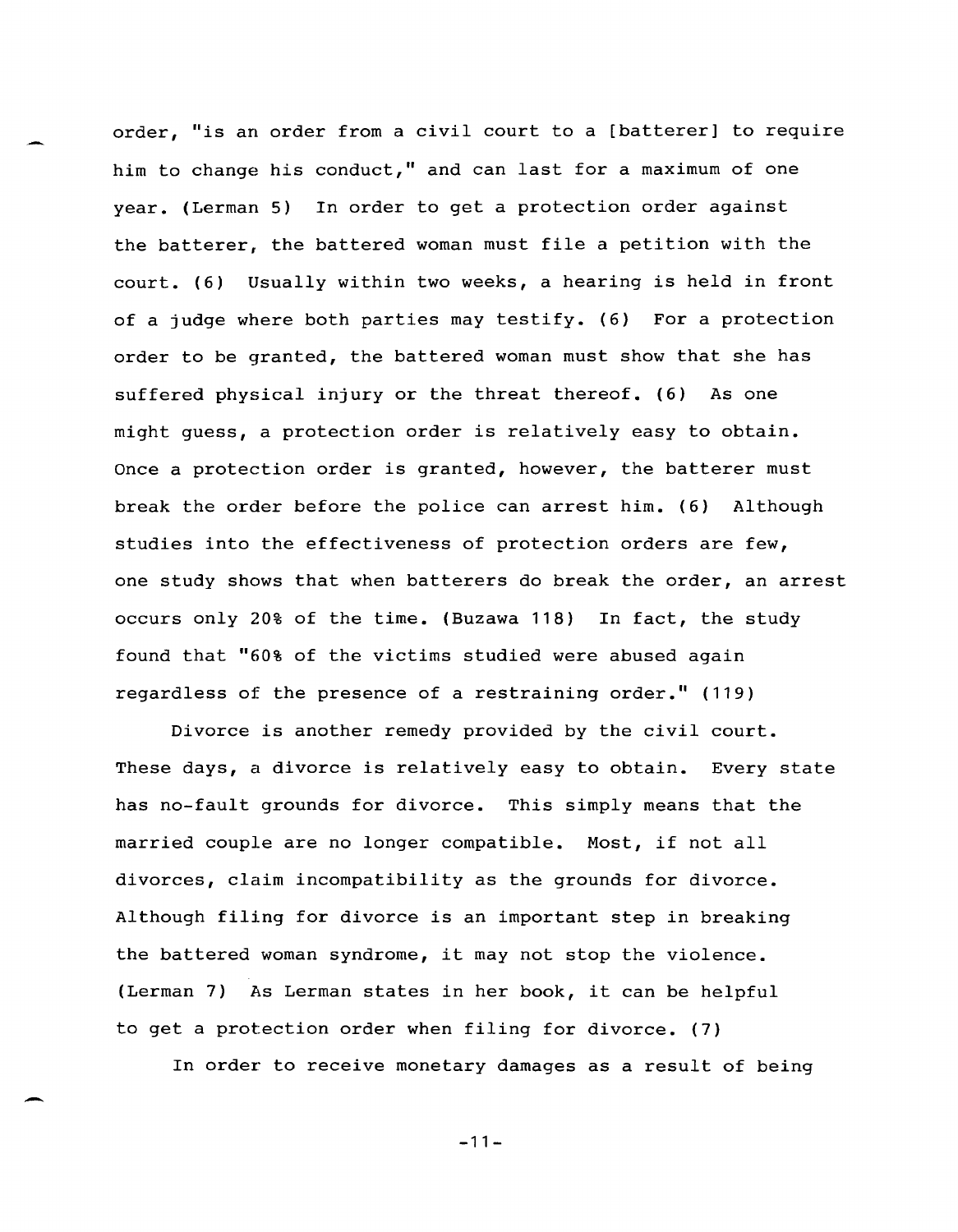battered, the battered woman must file a civil suit of assault and battery. (Lerman 8) "This remedy has not been widely used, although battered women have won awards of money damages in at least a few cases."  $(8)$  Even though the money might come in handy when trying to get back on her feet, financially speaking, this remedy does nothing to stop the abuse of the battered woman.

Unlike civil remedies, criminal prosecution is designed to stop the abuse. Every state has laws making spousal abuse a crime. (Lerman 9) Conduct of batterers considered criminal are the following: physical assault, sexual assault, any act causing death, kidnaping or confinement and violation of a protection order. (9)

In order to make an arrest reguarding one of the above actions, the police must have a warrant. The only time an officer can make an arrest without a warrant is when he or she believes a felony has been committed or he or she has witnessed a misdemeanor. (Lerman 10) An action is considered a felony if a weapon was used in the assault or severe injury has occurred. (10) In instances where the police are called, usually the only injuries are bruises; thus, reducing the chance of a felony arrest. Likewise, once the police arrive at the house, the abuse usually has stopped, so that the officer cannot fulfill the other requirement for a warrantless arrest, witnessing a misdemeanor.

This is not to say that arrests are never made. On the

 $-12-$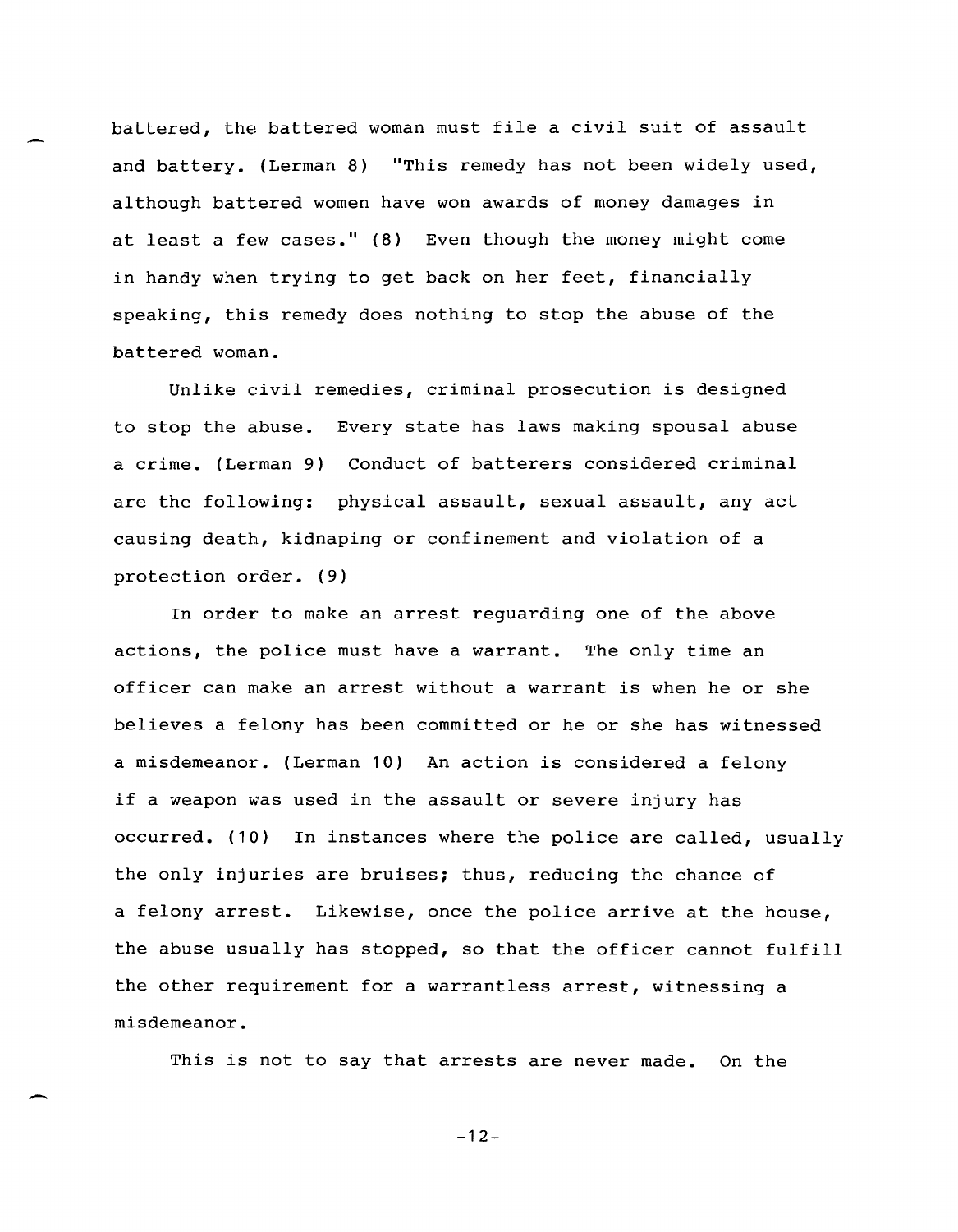contrary, they have actually increased. "As recently as 1984, police almost never made arrests in domestic violence cases with no visible injury, and 22 states barred police from making warrantless arrests in cases they had not witnessed." (Sherman 2) By 1988, most states changed their laws, and as a result "from 1984 to 1989, arrest for all minor assaults increased nationally by 70%." (2) Yet, in a study done by Hilton, this doesn't mean that an arrest stops the abuse. (Hilton 151) In his study, he showed that while the batterer was going through the police and court systems, abuse decreased by 50%. (151) The amazing fact is that six months after the arrest, the abuse increased by 25%. (152)

The court comes in to play once the arrest is made. Yet, most of these cases are plea bargained out of the court system. Lerman defines plea bargaining as "a deal in which the [batterer] agrees to plead guilty to lesser charges and the prosecutor agrees to request a less severe penalty than would be imposed if the [batterer] were convicted by a court." (11) This usually results in a sentence of probation. (11) When a batterer is sentenced to probation, he is usually ordered to move out of the home and attend counseling. (11) Although most would consider probation a slap on the wrist, at least the batterer receives help, while if he was in jail, more that likely, he would receive no help at all.

So far, in considering the legal ramifications of the battered woman, the batterer has been the focus of prosecution.

 $-13-$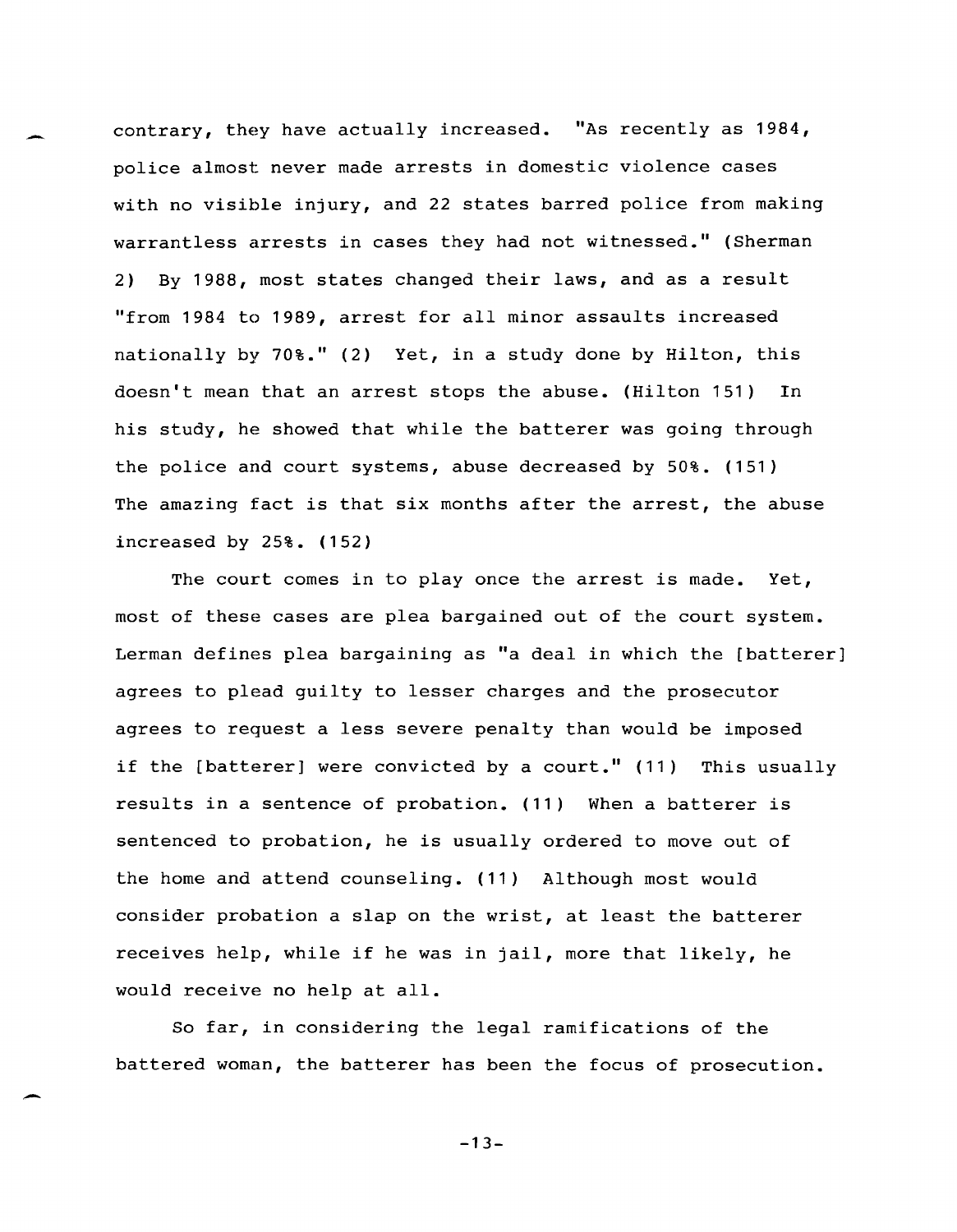A special concern has come about due to a rather recent downpour of front page newspaper stories about battered women who kill their batterers. In looking for the reason in how this could happen, the psychological state of the battered woman, discussed earlier, finds its place once again. Walker, a physician who has testified as an expert in numerous cases in which a battered woman killed her batterer, has stated that in nearly every case, the woman said "that she had simply intended to stop the batterer from hurting her any more than he already had or from killing her." (Walker' 267) The woman believes that there was no other way of stopping the batterer that would have worked at the time. (267)

A point that appears quite interesting about battered women who kill, is the way they are prosecuted. Unlike the prosecution of the batterer, the battered woman is prosecuted for murder or manslaughter and, also unlike the batterer, serves lengthy prison terms. (Ewing 41) In Ewing's study of 100 battered women who killed their batterers, he found that 63 of them were convicted of various forms of criminal homicide. (41) Their sentences ranged from life in prison without parole to four years of probation. (42) This only goes to show that our system of justice is greatly prejudiced in favor of the batterer.

Is justice truly blind? Is there no hope for the future generation of women and families? Justice may be blind, but the scales are starting to tip in the favor of battered women. Both the police and court systems are recognizing the plight

 $-14-$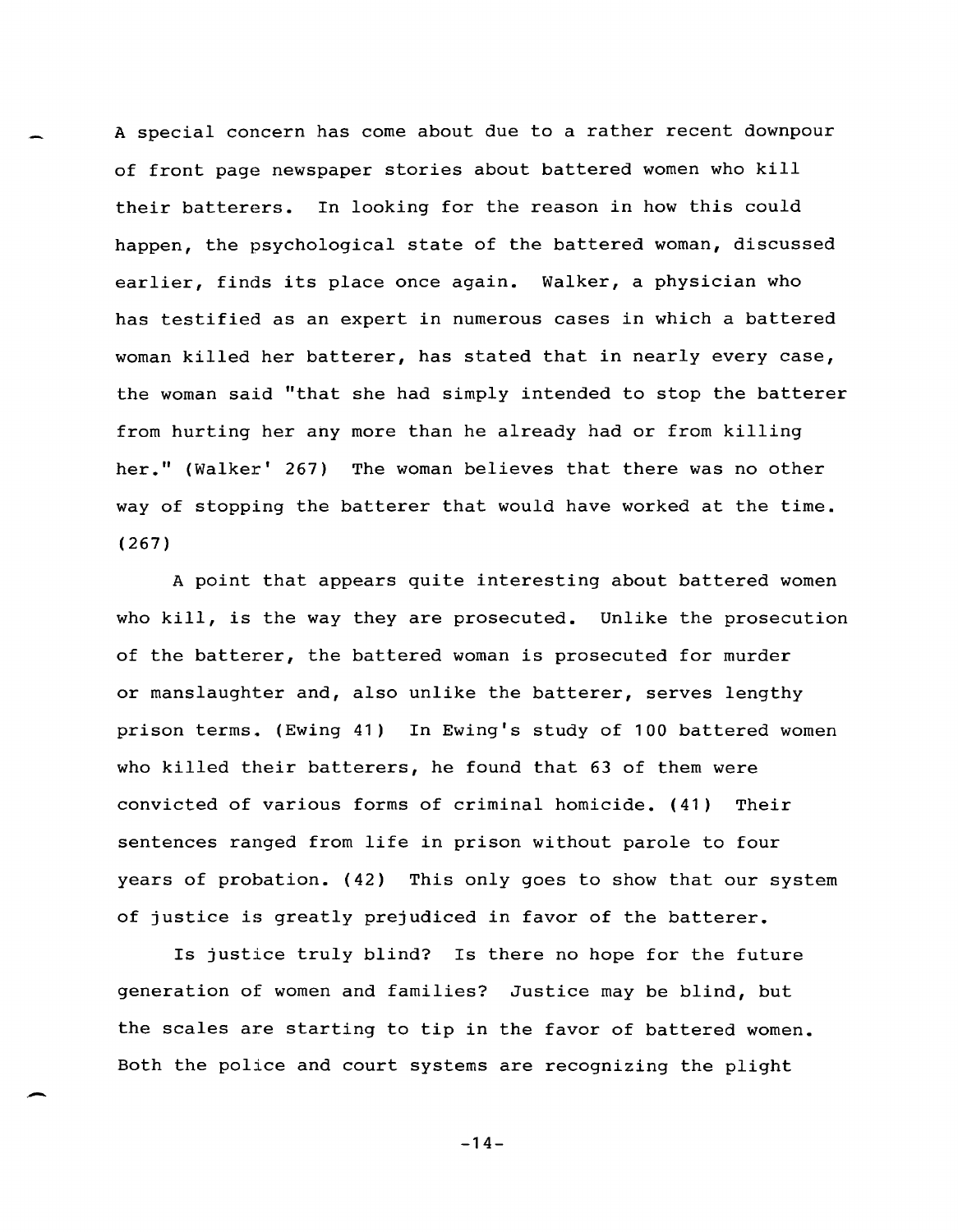of the battered woman and are overhauling themselves. Some states have passed mandatory arrest laws, allowing police officers "to make warrantless arrests in misdemeanor domestic violence cases." (Sherman 3) This law substantially influenced the increase of domestic violence arrests from 1984 to 1989, increasing the national arrests for all minor assaults by 70%.  $(2)$ 

The court has been doing some overhauling also. A few states have created a separate criminal offense of domestic violence. (Buzawa 119) "This is important since some activities such as harassment, intentional infliction of emotional distress, or threats other than the threat of assault, are difficult to prosecute under the rubric of general assault and battery statutes." (119) "And perhaps most extreme, . . . has been to impose restrictions on victims that effectively prevents them from freely dropping charges, that is, a 'no-drop policy'." (122) There are two major reasons why this policy has been implemented;

- (1) domestic violence should be considered as a crime against the public order of the state not just the individual victim whose interests could be protected in a civil action or by protective order.
- (2) if victims do not support prosecution or are unconvincing witnesses, it is unlikely that many additional [batterers] would ever be convicted. (122-123)

-

These new policy implementations by the police and court systems are just the tip of the iceberg in trying to develop a solution to the battered woman syndrome. In addition to the

 $-15-$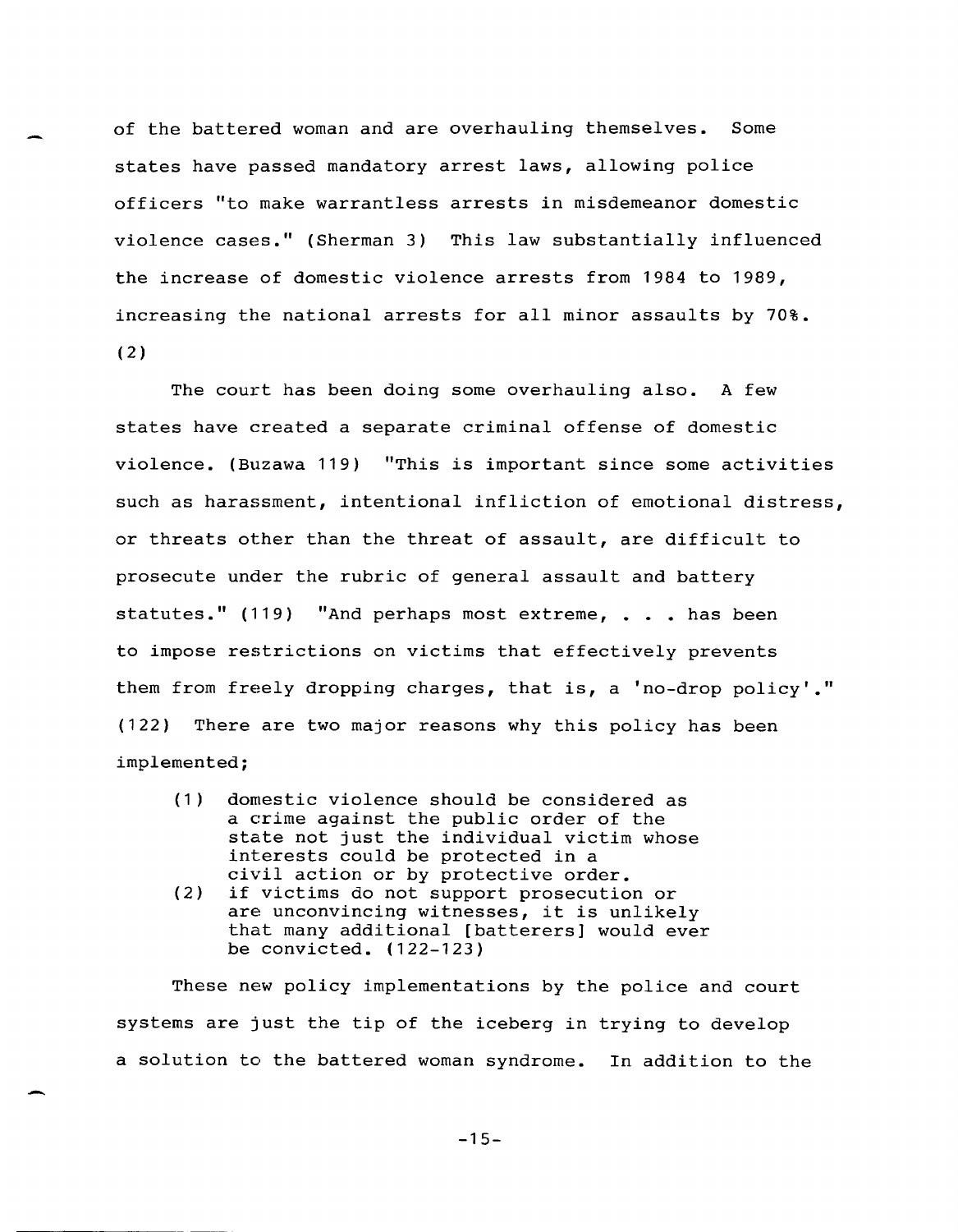mandatory arrest policy of police officers, there needs to be a mandatory order for counseling of the battered woman. When the police go to a home on a domestic violence call, they should take with them an injunction ordering the battered woman to attend counseling so that she may gain the strength needed to leave the batterer. Other members of society's helping agents also need new policies. Women shelters need a no-turn away policy. This way, when the battered woman looks for help on her own, she won't be forced back into the abusive home. The medical profession, especially those working in an emergency room, are in serious need of training to gain the ability to detect a battered woman. A policy, not unlike President Clinton's "three strikes, you are out" crime cutting law would do quite nicely in this situation. In an emergency room, if a woman comes in for the third time with the classic injuries of a battered woman, she should be ordered, like with the police, to attend counseling. In addition to this, the batterer would be brought up on mandatory domestic violence charges.

It's easy for someone outside these agencies to look in and see their faults. However, this is how solutions to public problems are solved. The public cries "injustice", the agency is forced to see the problem, and together, idealisticaly, they work toward a solution. The above options of mandatory counseling, a no-turn away policy and advanced medical training are one such solution. This solution may not come soon, in fact solutions never do, but as the saying goes, all good things

 $-16-$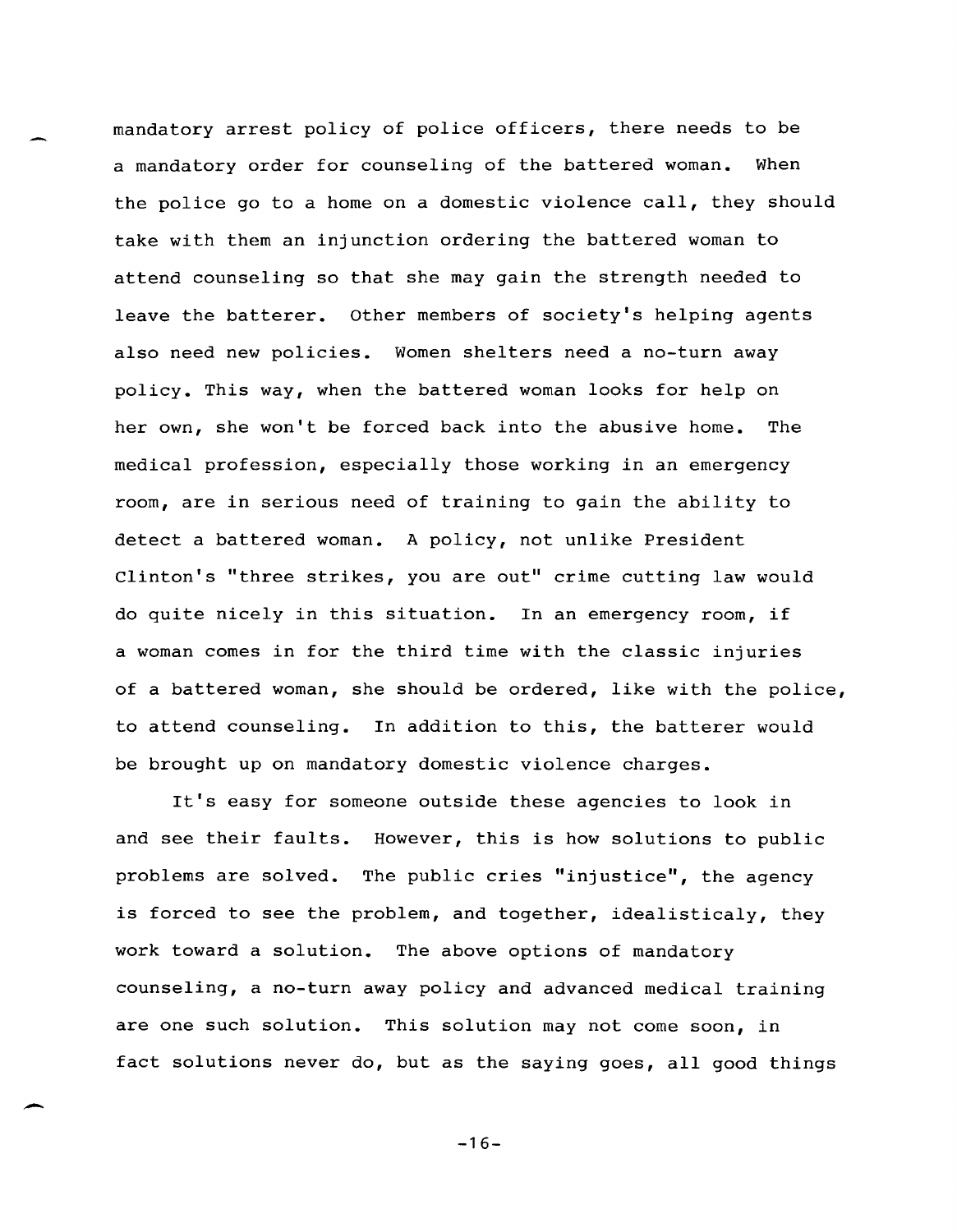come with time. This solution may be  $costly,$  but before those against welfare spending discount this solution, think. In a time with liberalistic leaders, this solution just may be the next bill proposal to go through Congress.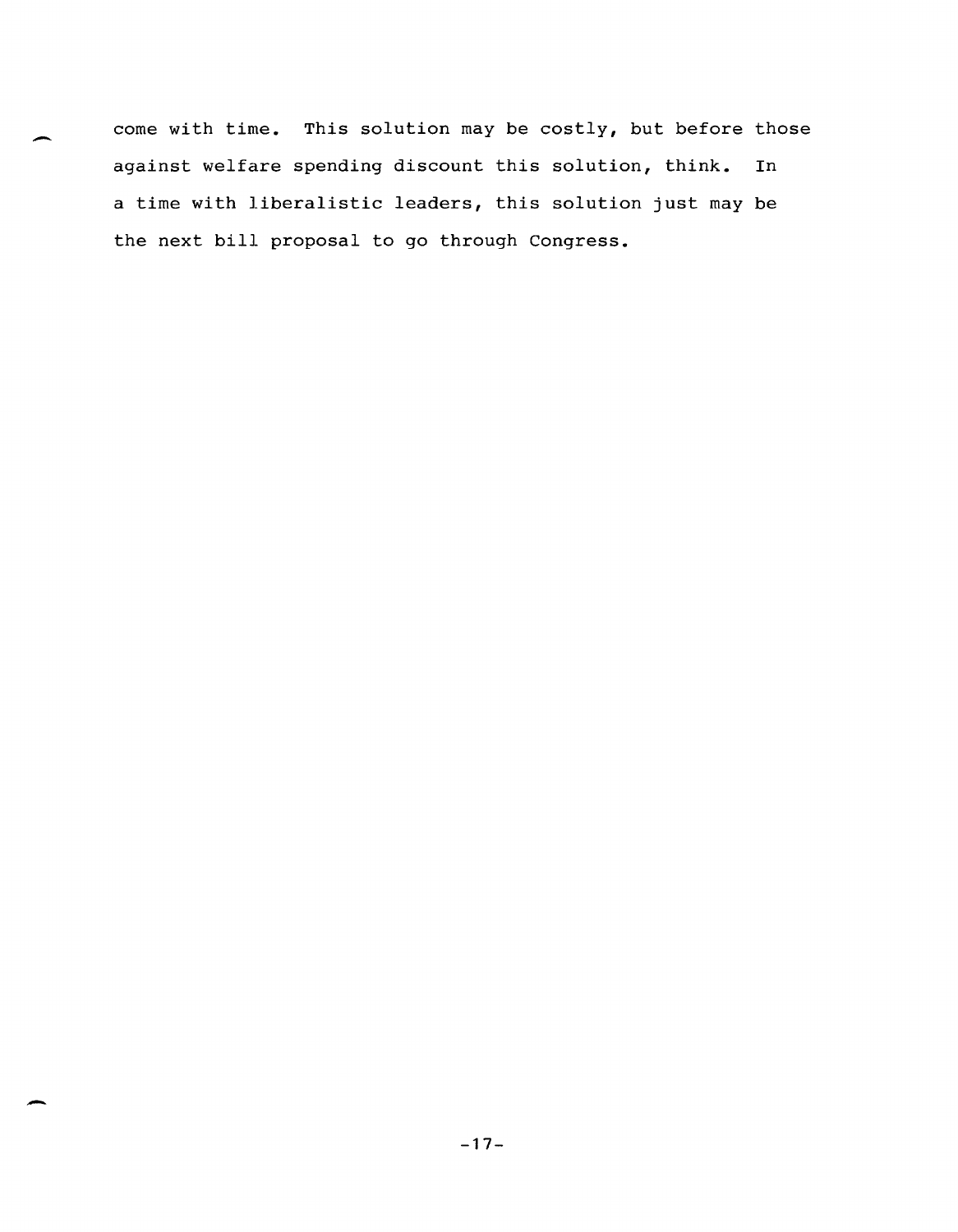- Barnett, Ola W. & Alyce D. LaViolette. It Could Happen to Anyone, Newbury Park: Sage Publications, 1993.
- Buzawa, Eve S. & Carl G. Buzawa. Domestic Violence: The Criminal Justice Response, Newbury Park: Sage Publications, 1990.
- Ewing, Charles Patrick. Battered Women Who Kill, Lexington: D. C. Heath and Company, 1987.
- Hilton, N. Zoe. Legal Responses to Wife Assault, Newbury Park: Sage Publications, 1993.
- Lerman, Lisa G. Legal Help for Battered Women, Washington, D. C.: Center for Women Policy Studies, 1981.
- Sherman, Lawerence W. Policing Domestic Violence, New York: The Free Press, 1992.
- Thorne-Finch, Ron. Ending the Silence, Toronto: University of Toronto Press, 1992.
- Walker, Lenore E. The Battered Woman, New York: Harper and ROw, Publishers, 1979.
- Walker', Lenore E. Terrifying Love, New York: Harper and Row, Publishers, 1989.